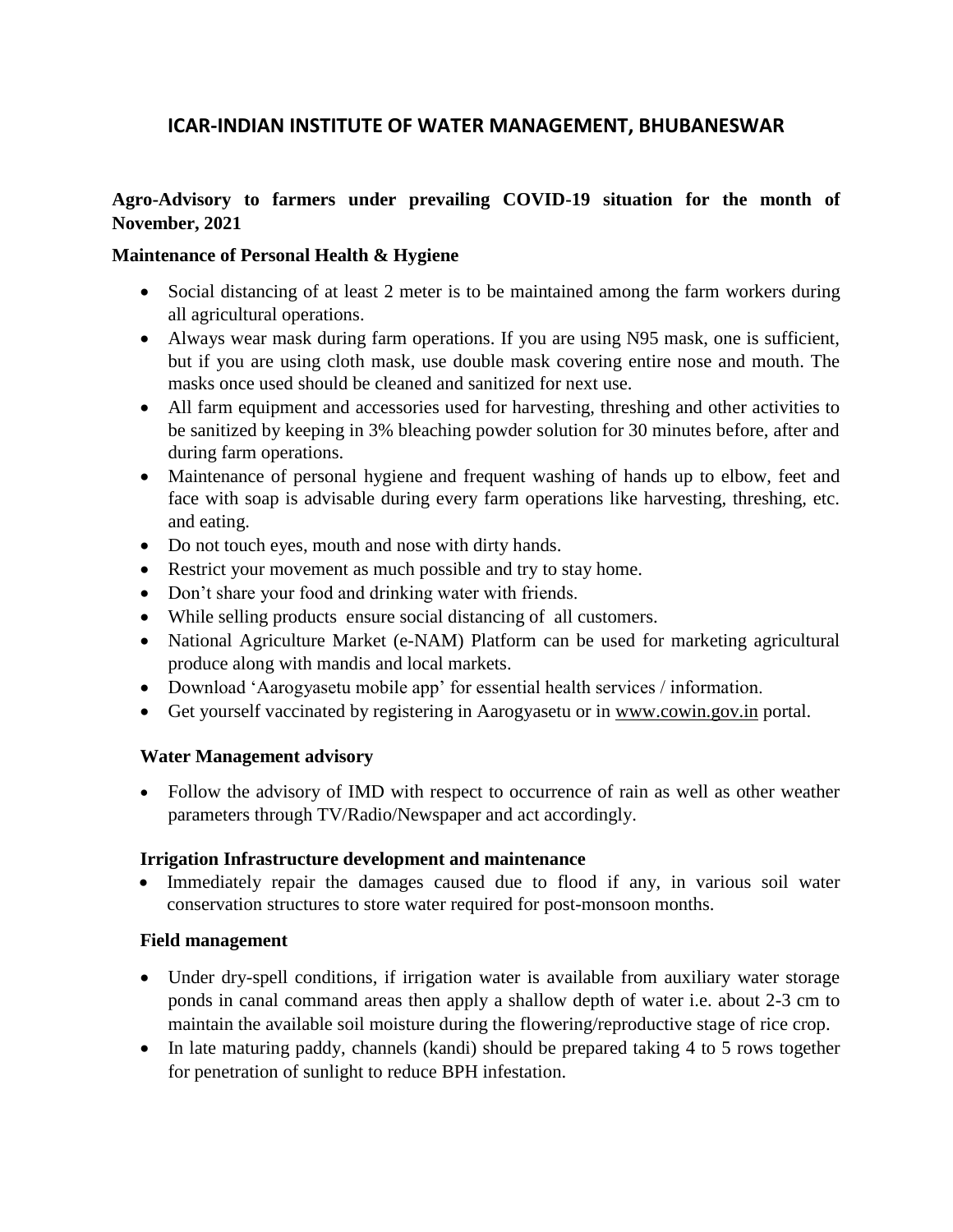- Provide drainage channels in the rice field to drain out water from the field during ripening stage.
- Make necessary drainage arrangements through channels to drain out excess rainwater from the non - paddy crop fields to water storage ponds for raising of early rabi crops.
- Sow *rabi* crops utilizing the residual soil moisture in rice field after harvesting of paddy using zero till seed drill or happy seeder.
- Utilise paddy straw for mulching of crops during rabi season in rainfed areas. Paddy straw will help to conserve moisture, weed control and soil temperature control.
- Avoid burning paddy straw/farm wastes as it deteriorates soil health by reducing soil moisture, soil organic carbon, and evolves green-house-gases.

## **Crop management**

## *Rice*

- During ripening stage of rice, ensure proper drainage to remove excess water in case of heavy rain.
- Harvest the upper portion of the plant including panicles when it is difficult to drain out excess rainwater from ripened paddy fields.
- Harvest the crops, which have reached maturity soon to avoid adverse effects of cyclonic rainfall if any. After threshing, paddy grains need to be sun-dried to 14% moisture for grain purpose while to 12% moisture for seed purpose.
- Store paddy with 14 % moisture after sun drying in a covered place and collect farm wastes and remaining paddy straw after feeding animals for composting/ vermicomposting.

## **Mustard**

 Utilizing the available moisture complete sowing of mustard by the end of October. Apply sulphur @ 20 and 40 kg/ha to rainfed and irrigated mustard, respectively in addition to NPK doses for increasing seed yield and oil content.

## **Pulses**

 Farmers are advised to sow high yielding and disease resistance varieties of various rabi pulses like gram, pea, rajmash, khesari(Lathyrus), lentil, kulthi, urd and moong etc.

## **Vegetables**

 It is proper time to grow various winter vegetables like cabbage, cauliflower, tomato, bean, raddish, coriander, palak etc.